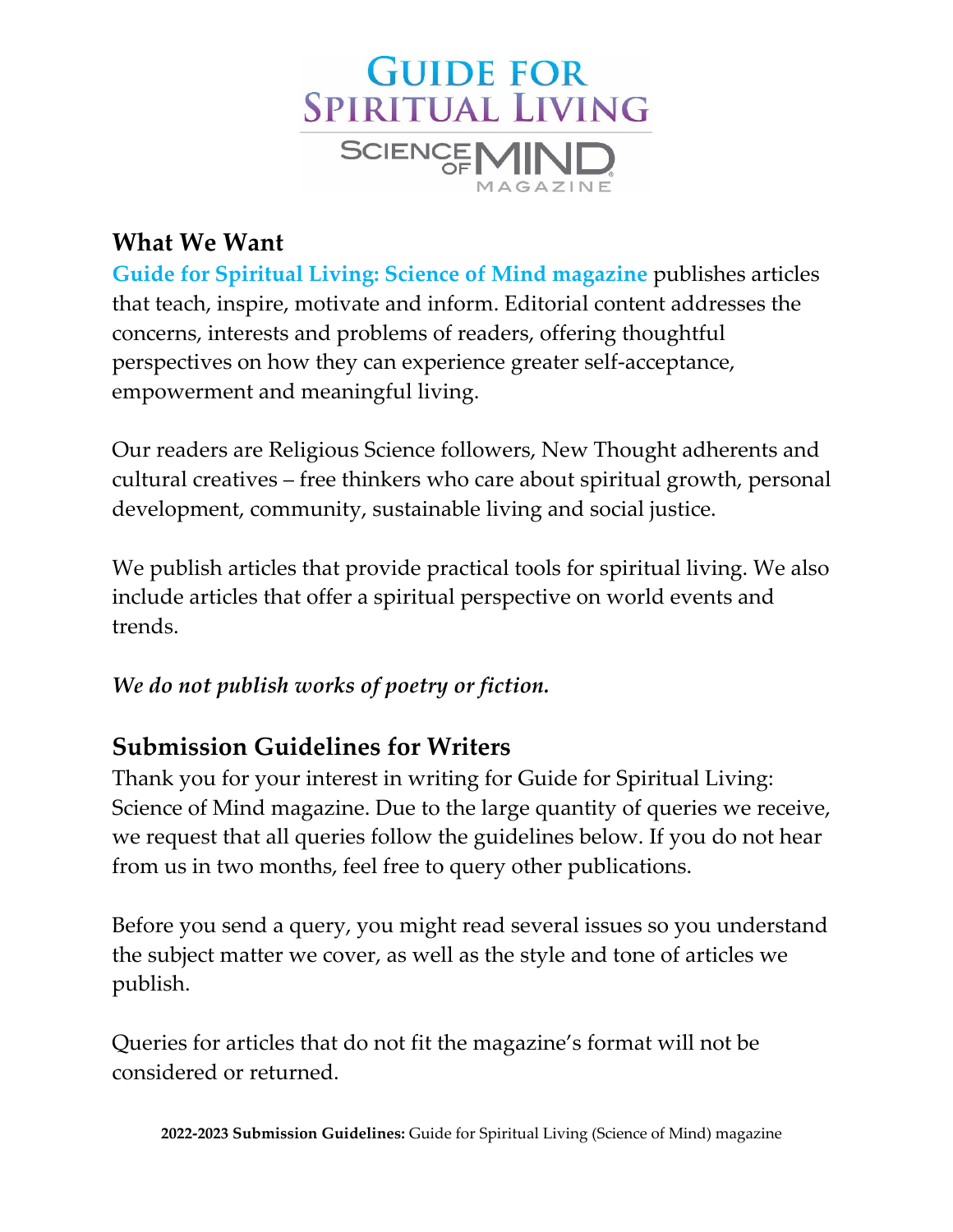# **Writers' Guidelines**

If you are interested in writing an article for us, we ask that you follow the format below for evaluation.

**Your query should address all questions below.** Our readers are spiritual seekers. Many are new to our philosophy, so avoid using jargon. The most successful queries are those that are timely, appropriately researched, engagingly written, freshly angled and tailored to Science of Mind readers in particular.

- 1) What is the premise for the article? Tell us the essence of the article in no more than 3 paragraphs.
- 2) Science of Mind magazine stresses practical advice that our readers can apply in their daily lives. Tell us three ways our readers will benefit from your story. List the features of the article that will deliver these takeaways.
- 3) Do some research on our magazine. Read back issues. Highlight two or three related articles and tell us in what ways your article is similar and in what ways it brings something new to the table.
- 4) Your bio. Who are you? Why are you qualified to write this story? Include a writing sample.
- 5) Do not submit a presentation as an article. Rewrite the presentation to standard article format prior to submission.
- 6) Include a polished working draft of the lead and first two paragraphs of your story.

**STUDY OUR PUBLICATION.** Closely read a few issues (they are available at Barnes & Noble). Note what topics we cover, the writing style (conversational as opposed to academic), use of sidebars and subheads, and how we open and end articles.

**QUERY FIRST.** In your query, explain why the article is a good fit for our readers and include the opening three (3) paragraphs. Include samples of previous articles on a similar topic.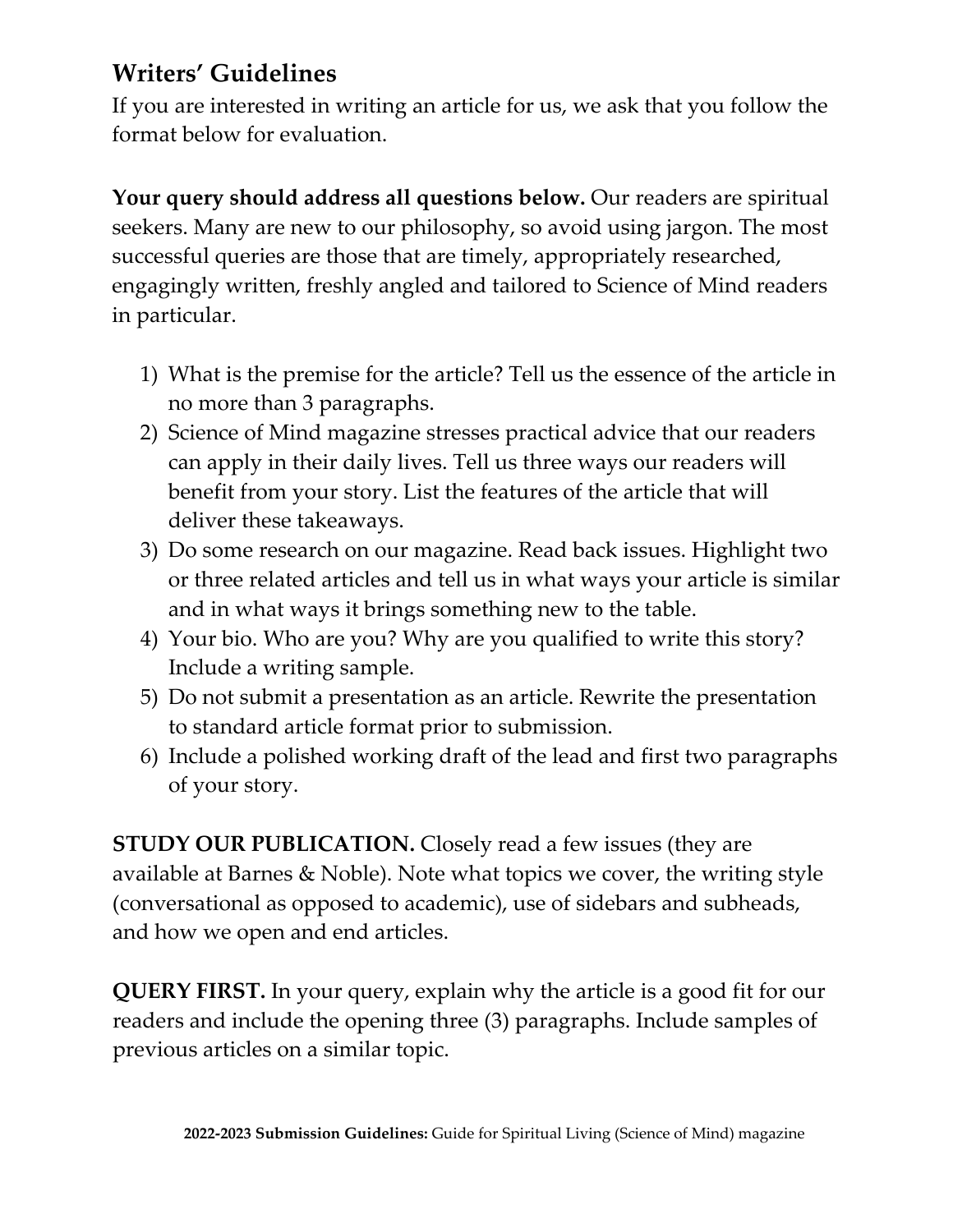- Features run 800 1,500 words. Longer submissions, if accepted, will be edited to the appropriate length. Keeping your work to the accepted word limit increases the possibility of publication.
- Follow Associated Press (AP) Style.
- Use language that is inclusive and gender neutral.
	- o Incorporate subheads as appropriate.
	- o Science of Mind magazines does not accept works of poetry or fiction.

*Due to the high volume of submissions we receive, we are only able to respond to your story if you have been accepted for publication. If you have not heard from us in two months, please feel free to submit your story elsewhere.*

## **Include your phone number in the query.**

Send queries to **Edit@ScienceOfMind.com**. Please put **"Query"** in the subject line.

Due to the large number of submissions received, we regret that we cannot respond to every submission. *Thank you for your understanding.*

# **Types of Articles We Publish**

- Mind-body-spirit articles showing the connections among the three and how Religious Science principles affect each or all
- Profiles of people  $-$  famous or not  $-$  who embody the principles and teachings of Dr. Ernest Holmes
- Explorations of meaningful principles within the Religious Science realm of teaching
- Health and lifestyle articles that demonstrate specific ways to achieve physical and emotional health
- In-depth analyses of Religious Science principles in action
- Articles that compare and contrast other faith-based traditions with those of Religious Science